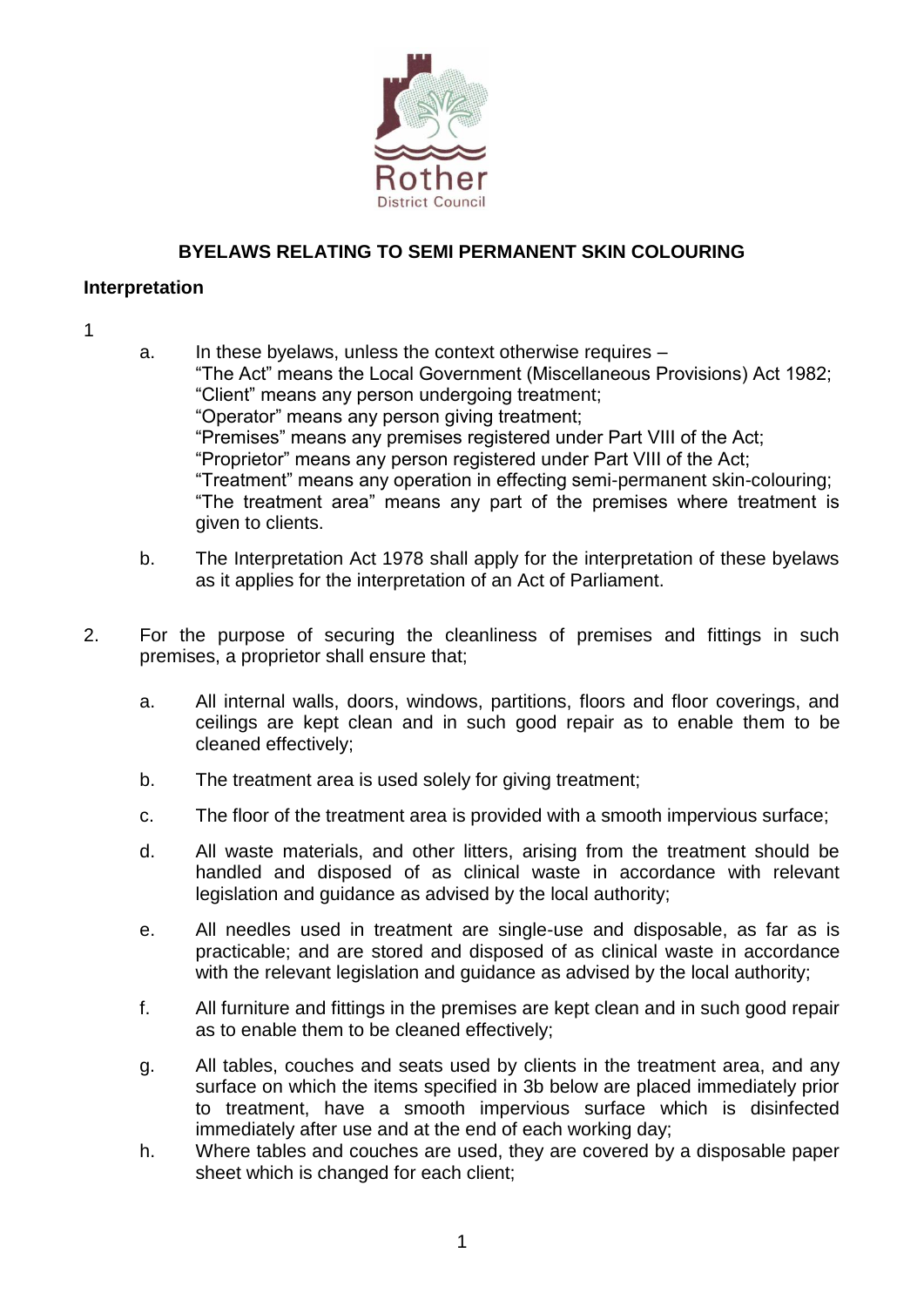- i. No eating, drinking or smoking is permitted in the treatment area and a notice or notices reading "No Smoking", "No Eating or Drinking" are prominently displayed there.
- 3. For the purpose of securing the cleansing and so far as is appropriate, the sterilization of instruments, materials and equipment used in connection with the treatment –
	- a. An operator shall ensure that, before use in connection with treatment, any gown, wrap or other protective clothing, paper or other covering, towel, cloth or other such articles used in the treatment –
		- i Is clean and in good repair, and so fa as is appropriate, is sterile,
		- ii Has not previously been used in connection with any other client unless it consists of a material which can be and has been adequately cleaned and, so far as is appropriate, sterilised.
	- b. An operator shall ensure that
		- i Any needle, metal instrument, or other item or equipment, used in treatment or for handling instruments and needles used in treatment, is in a sterile condition and kept sterile until it is used.
		- ii All dyes used for semi-permanent skin-colouring are sterile and inert,
		- iii The containers used to hold the dyes for each customer are either disposed of at the end of each session of treatment, or are cleaned and sterilised before re-use.
	- c. A proprietor shall provide
		- i Adequate facilities and equipment for the purpose of sterilisation (unless pre sterilised items are used) and of cleansing, as required in pursuance of these byelaws;
		- ii sufficient and safe gas points and/or electrical socket outlets to enable compliance with these byelaws;
		- iii an adequate constant supply of clean hot and cold water readily available at all times on the premises;
		- iv adequate storage for items mentioned in byelaw 3 a and b above, so that those items are properly stored in a clean and suitable place so as to avoid, as far as possible, the risk of contamination;
- 4. For the purpose of securing the cleanliness of operators
	- a. A proprietor shall ensure that
		- i any operator keeps his hands and nails clean and his nails short,
		- ii any operator wears disposable surgical gloves that have not previously been used with any other client,
		- iii any operator of the premises wears gown, wrap or protective clothing that is clean and washable, or alternatively a disposable covering that has not previously been used in connection with any other client,